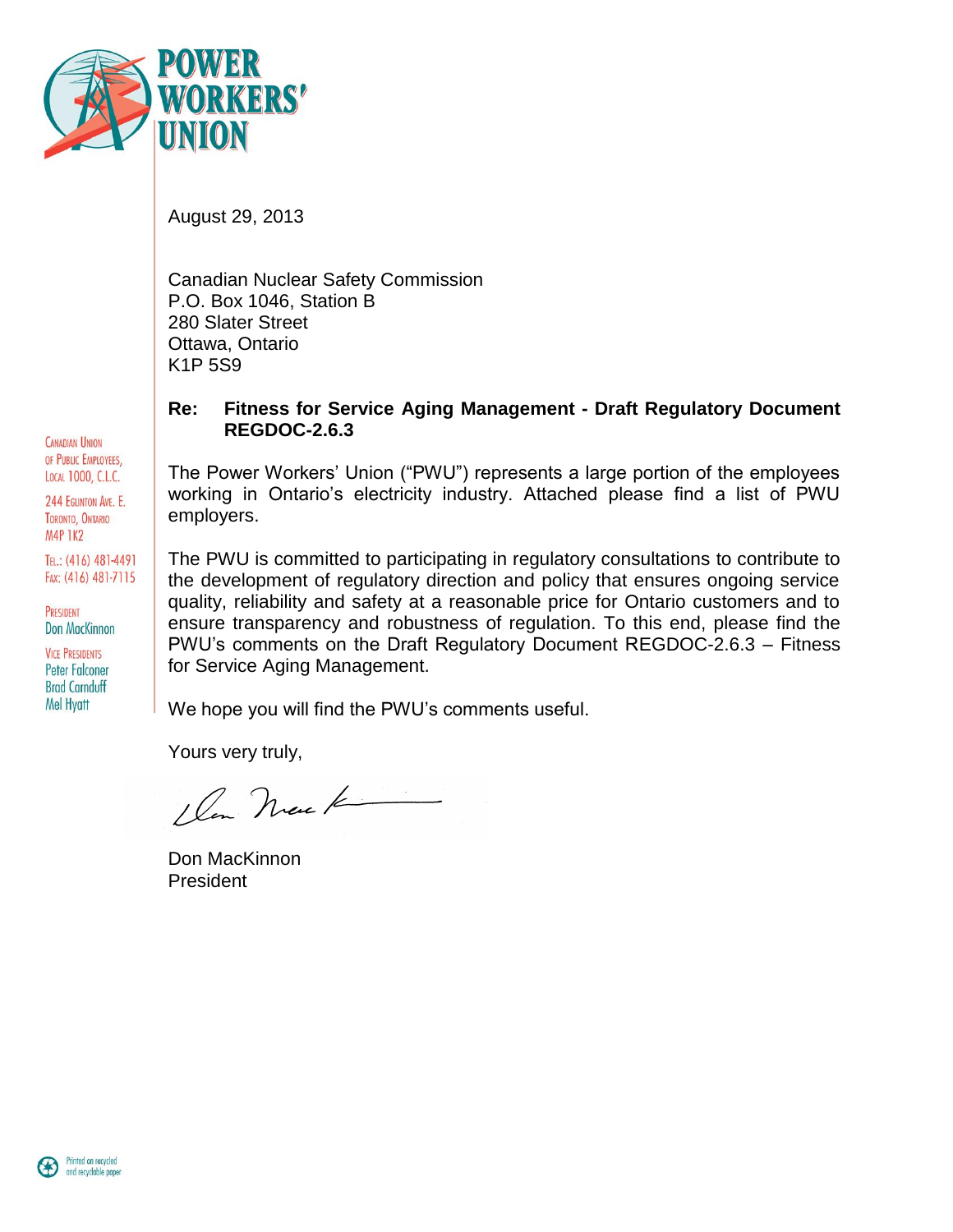#### **List of PWU Employers**

Algoma Power AMEC Nuclear Safety Solutions Atomic Energy of Canada Limited (Chalk River Laboratories) BPC District Energy Investments Limited Partnership Brant County Power Incorporated Brighton Beach Power Limited Brookfield Power – Mississagi Power Trust Bruce Power Inc. Atlantic Power - Calstock Power Plant Atlantic Power - Kapuskasing Power Plant Atlantic Power - Nipigon Power Plant Atlantic Power - Tunis Power Plant Coor Nuclear Services Corporation of the City of Dryden – Dryden Municipal Telephone Corporation of the County of Brant, The Coulter Water Meter Service Inc. CRU Solutions Inc. Ecaliber (Canada) Entegrus Powerlines Inc. Erie Thames Services and Powerlines ES Fox Great Lakes Power Limited Grimsby Power Incorporated Halton Hills Hydro Inc. Hydro One Inc. Independent Electricity System Operator Inergi LP Innisfil Hydro Distribution Systems Limited Kenora Hydro Electric Corporation Ltd. Kincardine Cable TV Ltd. Kinectrics Inc. Kitchener-Wilmot Hydro Inc. Lake Superior Power Inc. (A Brookfield Company) London Hydro Corporation Milton Hydro Distribution Inc. New Horizon System Solutions Newmarket Hydro Ltd. Norfolk Power Distribution Inc. Nuclear Waste Management Organization Ontario Power Generation Inc. Orangeville Hydro Limited Portlands Energy Centre PowerStream PUC Services Sioux Lookout Hydro Inc. Sodexho Canada Ltd. TransAlta Generation Partnership O.H.S.C. Vertex Customer Management (Canada) Limited Whitby Hydro Energy Services Corporation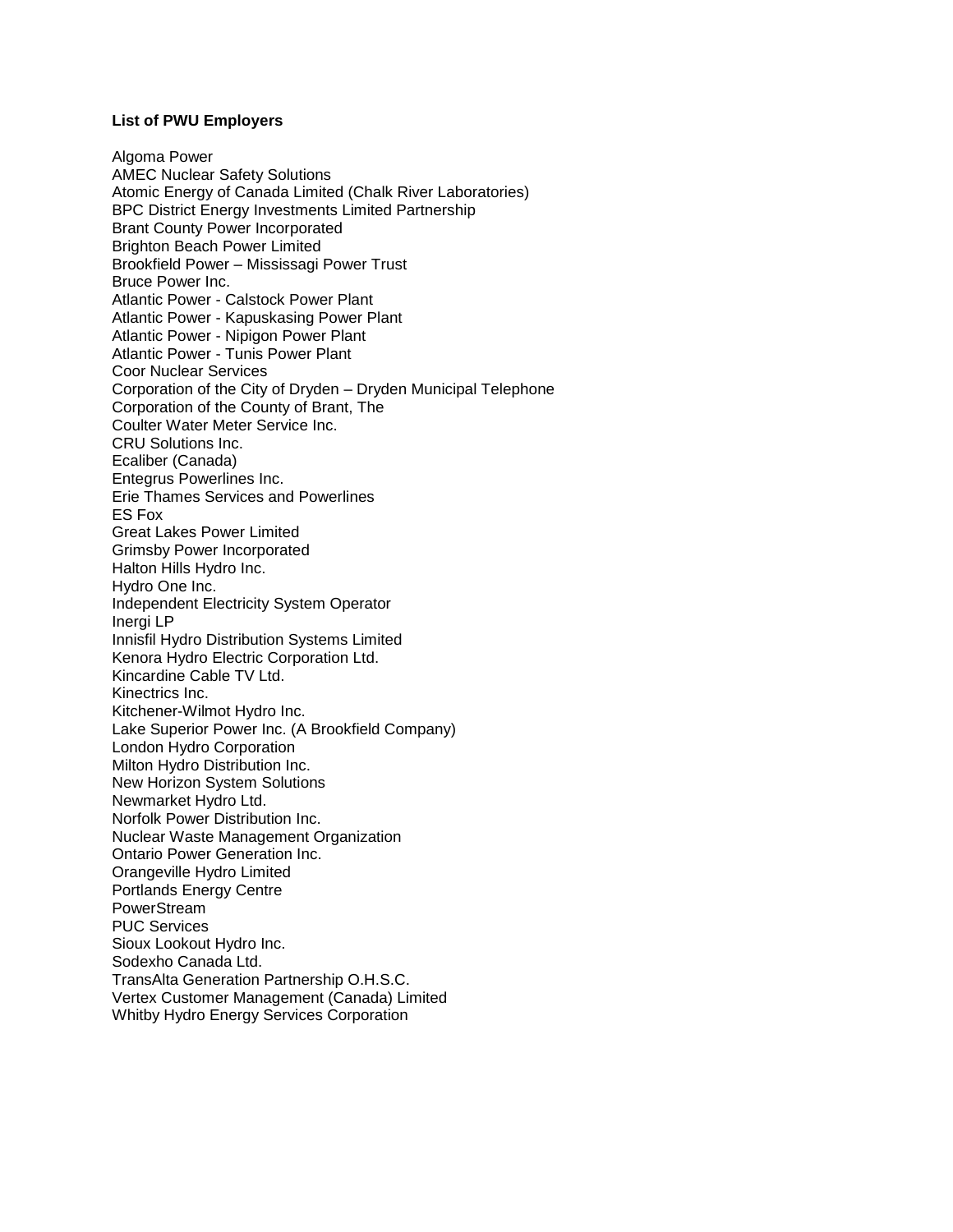# **CNSC Aging Management Draft REGDOC-2.6.3**

# **Comments of the Power Workers' Union**

### **1 INTRODUCTION**

The Canadian Nuclear Safety Commission ("CNSC") requests stakeholder comment on the June 2013 draft regulatory document REGDOC-2.6.3, *Aging Management* ("Draft Regulation") which sets out the CNSC's requirements for managing nuclear power plant ("NPP") aging structures, systems and components ("SSCs").

The Draft Regulation states that managing "the aging of an NPP means to ensure the availability of required safety functions throughout the facility's service life, with consideration given to changes that occur over time and with use. This requires addressing both physical aging and obsolescence of SSCs where this can, directly or indirectly, have an adverse effect on the safe operation of the NPP."

The Power Workers' Union ("PWU") appreciates the opportunity to comment on the Draft Regulation.

# **2 PWU POLICY POSITION**

The PWU has been a key participant in public policy discussions in Ontario for over 60 years. The PWU is providing input on the issues raised in the Draft Regulation REGDOC-2.6.3 to ensure transparency and robustness of the Draft Regulation in meeting its objective. The PWU's comments on the Draft Regulation are guided by our energy policy statement:

**Reliable, secure, safe, environmentally sustainable and reasonably priced electricity supply and service, supported by a financially viable energy industry and skilled labour force is essential for the continued prosperity and social welfare of the people of Ontario. In minimizing environmental impacts, due consideration must be given to economic impacts and the efficiency and**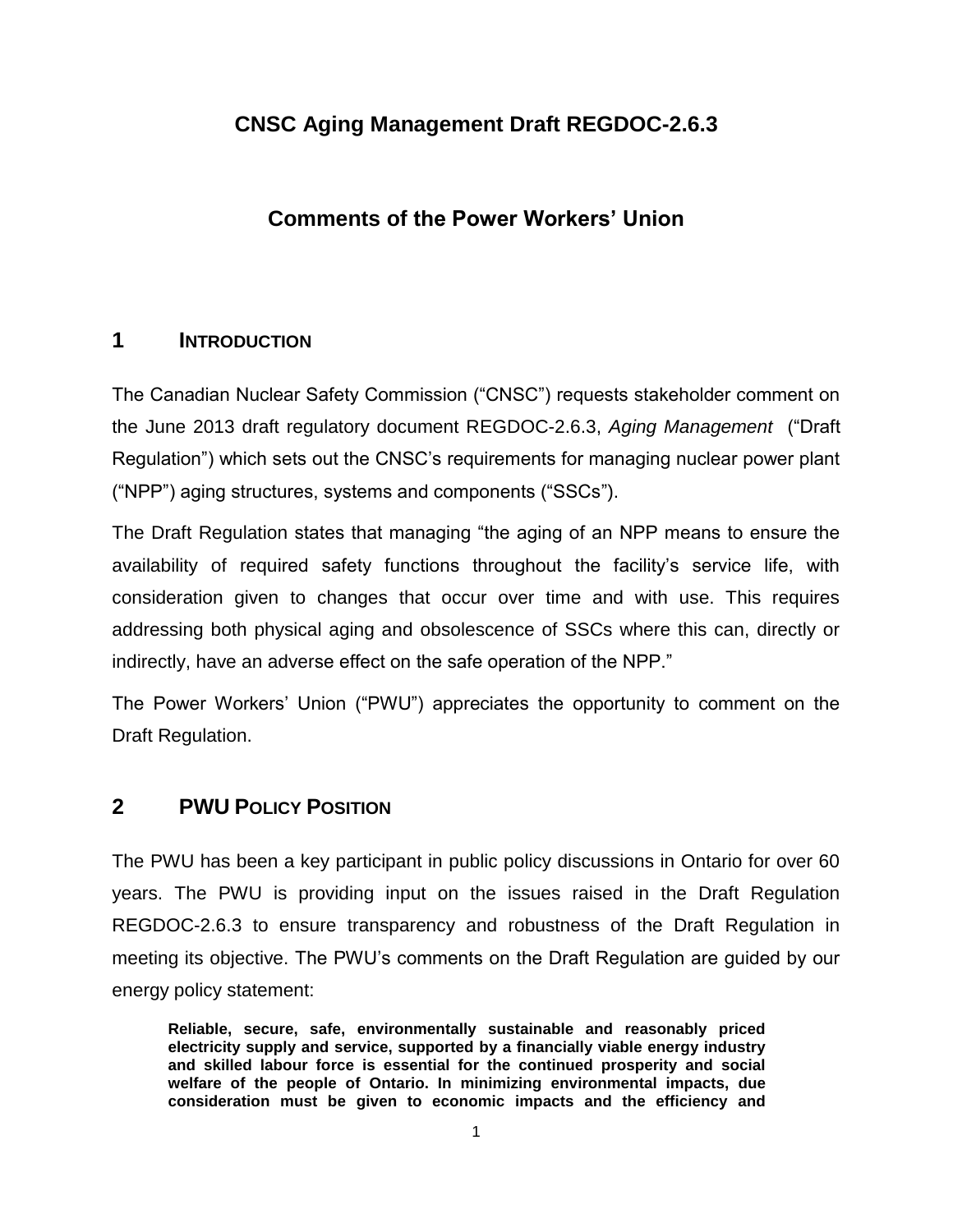**sustainability of all energy sources and existing assets. A stable business environment and predictable and fair regulatory framework will promote investment in technical innovation that results in efficiency gains.**

#### **3 PWU'S COMMENTS**

The PWU fully supports the systematic and integrated approach to aging management and the "PLAN-DO-CHECK-ACT" template proposed by the CNSC. A nuclear power plant is a complex set of interacting components many of which cannot be considered independently of the others. This makes the integration of component lifecycle plans essential through an aging management program that considers this interaction in detail. The PWU believes that the adoption of the CNSC's approach to aging management will both improve safety **and** the economic performance of nuclear power plants over the long term. The PWU's comments are intended to supplement the robustness of the CNSC's aging management.

#### **3.1 PLAN**

Advance planning is necessary to stop deterioration before it starts and to mitigate it once it does. The longer it takes to do this, the greater the deterioration. In addition, the solution set available to mitigate deterioration decreases because of potentially long lead-times for some options. Consequently, delays cause costs to rise and effectiveness to decrease.

The PWU suggests that the PLAN include at least an initial outage schedule related to aging management over the lifetime of the plant. This would ensure that activities related to aging management are penciled-in for inclusion in outages. Many of these activities will land on the critical path and identifying them at an early stage enables other activities to be scheduled around them. It also provides a reference base against which to judge plan implementation. Deviations from the plan are inevitable, but having a reference point allows for explanation on why the schedule of aging management activities has changed and for the provision of assurances that these deviations will not materially impact life management.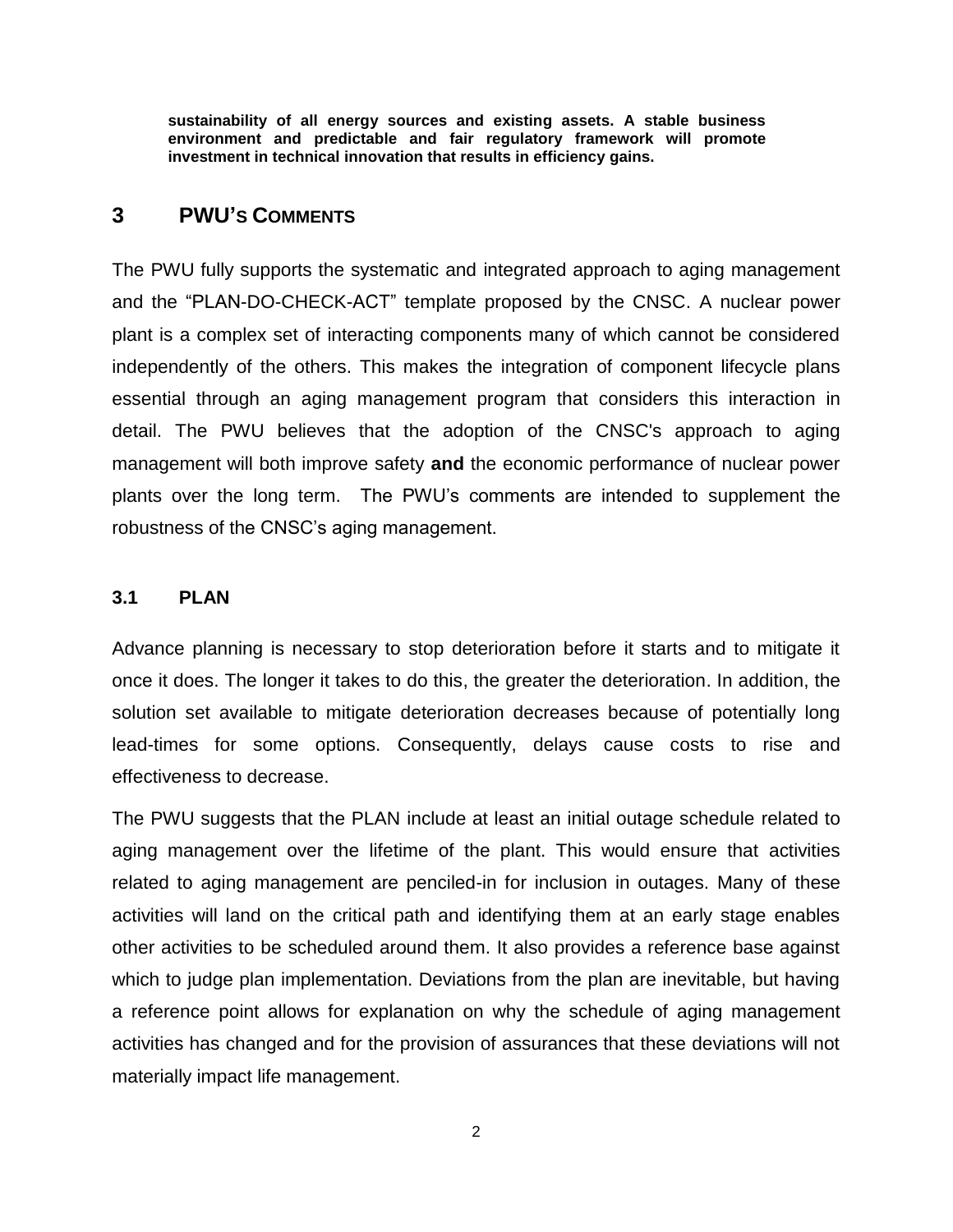### **3.2 DO**

Lifecycle management activities often land on the back burner because their impact is not manifested in the operating timeframe. Therefore the PWU submits that incentive plans which emphasize short-term performance at the expense of longer-term management should be discouraged in the aging management regulation.

#### **3.3 CHECK**

The CNSC has already identified the importance of a systematic and ongoing inspection program. In the PWU's view the CHECK approach will:

- Monitor known deterioration mechanisms;
	- o This monitoring needs to identify both the current condition of components and the rate of change in the deterioration (for example hydride levels in pressure tubes). Identification of the rate of change involves taking differences between two measurements, sometimes on a measurement made on one component and a similar one made at a later date. The measurements themselves often have large variability and the differences between two measurements have even more variability resulting in estimates with large error bands. This makes the rate of change calculation highly variable.
	- $\circ$  In addition, the mechanisms for deterioration often change as the deterioration progresses. A case in point is the hydriding of pressure tubes near the high temperature end of the rolled joint. At some point deterioration may become non-linear, further complicating rate of change calculations.
	- $\circ$  The inspection program for reactor components also has to recognize the number of "similar" components and the complexity of the variables that affect the deterioration, which can include their location within the reactor, radiation flux, temperature, chemistry, start-ups, shutdowns, operational history and initial baseline values. The dominant deterioration mechanism can actually vary along the length of a component such as pressure tubes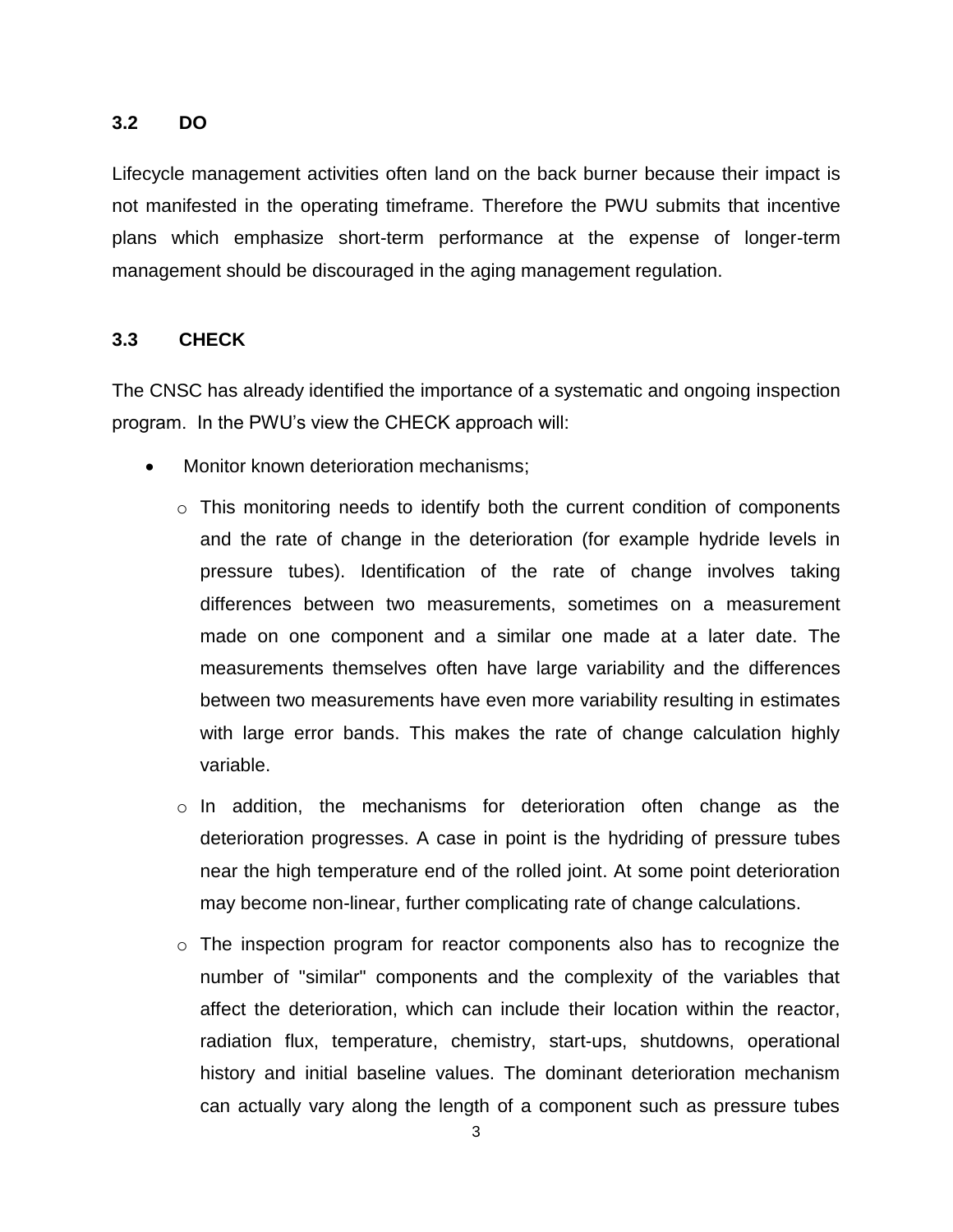and may be affected by the number of start-ups and shutdowns, and by shutdown chemistry, as examples.

- $\circ$  Highly variable deterioration measurements from component to component coupled with complex and interacting variables necessitate more frequent inspections to avoid unnecessarily high allowances for error.
- Guard against currently unknown deterioration mechanisms;
- Allow for early corrective measures to be taken in the event the deterioration is unexpectedly high or new deterioration mechanisms are identified; and,
- Provide adequate time for research in the event that deterioration identified by inspections calls for it.

Therefore, the PWU fully concurs with the CHECK element of the Draft Regulation.

# **3.4 ACT**

Timely mitigation of component deterioration to maximize the safe operating life of a nuclear power plant is clearly one of the major aims of the aging management program. In the PWU's view this requires adequate research and development funding, inspections, planning and training, which must all be provided for. Articulation of these provisions should therefore be included in the regulation.

### **3.5 ADDITIONAL GENERAL SUGGESTIONS**

### *3.5.1 The Impact of Changing Inspection Techniques*

From time to time, new inspection techniques are adopted. Occasionally this results in the introduction of a bias in rates of change calculations. For example, early inspection tools for monitoring of feeder thicknesses overstated the thickness. Later techniques gave more accurate, but thinner measurements. When changes are estimated they are enlarged because the starting point was inaccurate (too high). In this particular example the rates of change calculated are conservative from a safety point of view. However, this may not always be the case. Therefore the PWU suggests that where it is critical to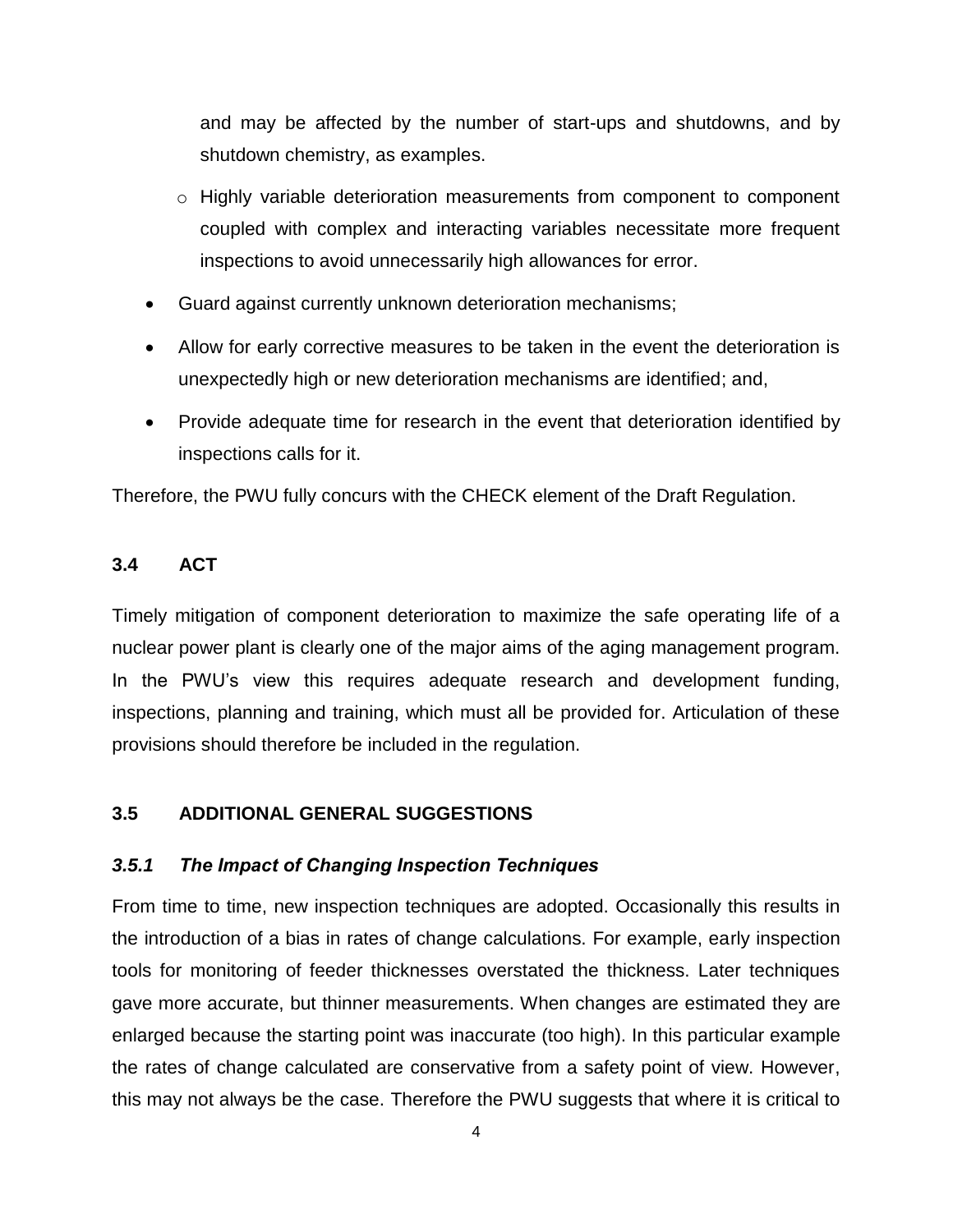life management activities or to fitness or service calculations, where changes in inspection technique will or has occurred, parallel measurements with the two techniques should be conducted to allow for correction for this bias. Because of cost and dose considerations this calibration could be done in a non-radioactive test environment.

#### *3.5.2 Incentive for completing the aging management program on time.*

Incentive programs drive behaviour. There is a constant tension between operating staff and lifecycle management staff with respect to outage planning. Aging management activities are often on the critical path and under pressure. If other activities on the critical path take longer than expected aging management activities often are considered for deferral to keep the outage on schedule. In the near-term the safety impact of this is undoubtedly insignificant, but a constant accumulation of such deferrals causes undue backlogs of critical aging management activities.

Providing regulatory incentive for completing these activities on an agreed-upon schedule would help to reduce this tension. Such an incentive could be the inclusion of maintaining the timeline of the aging management program as a performance area reported on in the CNSC staff's annual Nuclear Power Industry Safety Performance Reports.

### *3.5.3 Departing Staff Mentor New Staff by Working in Parallel*

The experience of departing staff is not always captured in documentation. Valuable knowledge sometimes is lost with departing staff as the knowledge is not necessarily passed along to successors. In the PWU's view it would improve safety and lifecycle planning, if prior to a staff departure, the departing staff person works in parallel with the new staff so that as much of the departing staff's knowledge as possible is passed along. In this particular case we are referring to aging management information and knowledge of deterioration mechanisms and procedures.

While all of this would necessarily be documented, the amount of information generated by even a single component of an aging management plan is substantial and amounts to several binders of procedures. Ensuring that this information is brought to the fore as